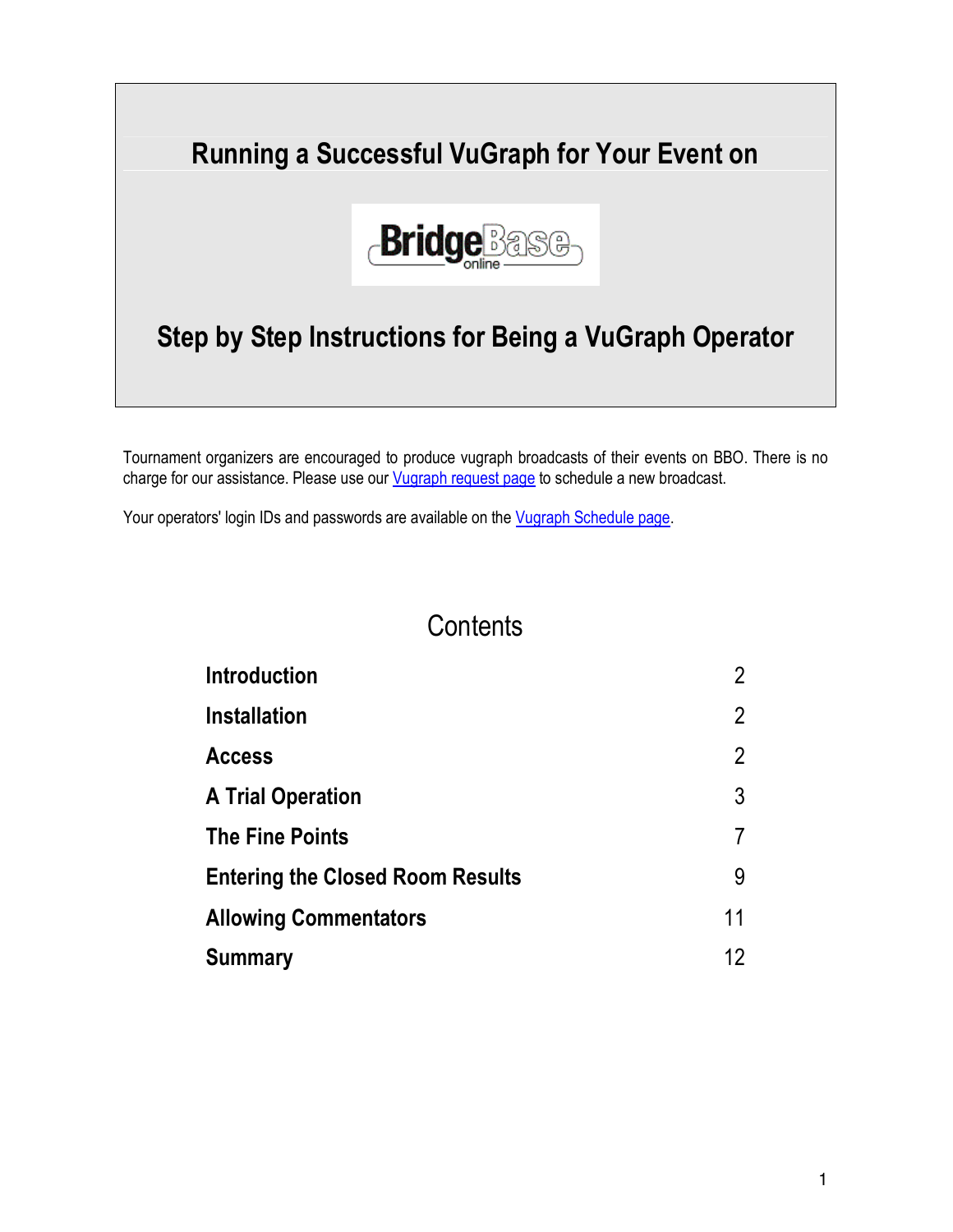#### **Introduction**

The VuGraph function of Bridge Base Online (BBO) is becoming increasingly popular among organizers of national and international events around the world. Users find it an excellent way of promoting bridge and highlighting the talents of the leading players in these world class events.

As BBO works to serve the bridge community in more and more exciting ways, we are gratified by the response we have received to our VuGraph feature. The demand has now outstripped our ability to attend all of these events and commentate on them. We have, however, found that the VuGraph system is easy to install, to understand, and to operate by almost anyone with an intermediate knowledge of computers and a passing knowledge of the game of bridge and the scoring systems in use in these kinds of competitions.

The simple steps found below should aid you in getting up and running, and in presenting your audience with an accurate, entertaining, and illuminating broadcast of the game that all of us love. If, upon working through the steps below, you find you are having some problems, please feel free to contact help at support@bridgebase.com.

#### Installation

First of all, if you are already using BBO to play bridge online or even just to kibitz, you are already familiar with most aspects of our software.

You will need the downloadable Windows version of BBO to operate VuGraph. If you do not have it on your computer, go to http://bridgebase.com/intro/installation\_guide\_for\_bbo.php and follow the instructions to get the system loaded onto your machine.



**IMPORTANT** If you are going to use an existing installation of BBO make sure you have your existing user name and password written down somewhere. If you set up a duplicate system, the BBO program will only remember the current password. Once you enter your VuGraph username and password, you will have to re-enter your regular username and password the next time you sign on to get back to your usual access.

#### Access

As a prospective VuGraph operator, we have provided you with a unique username and password for your VuGraph functions. These have already been installed into the system so you do not have to go in as a new user and, of course, this name and password gives you some special privileges. Your username and password were provided to you in the email that accompanied this document. But be careful - this password is case sensitive, so enter it with care.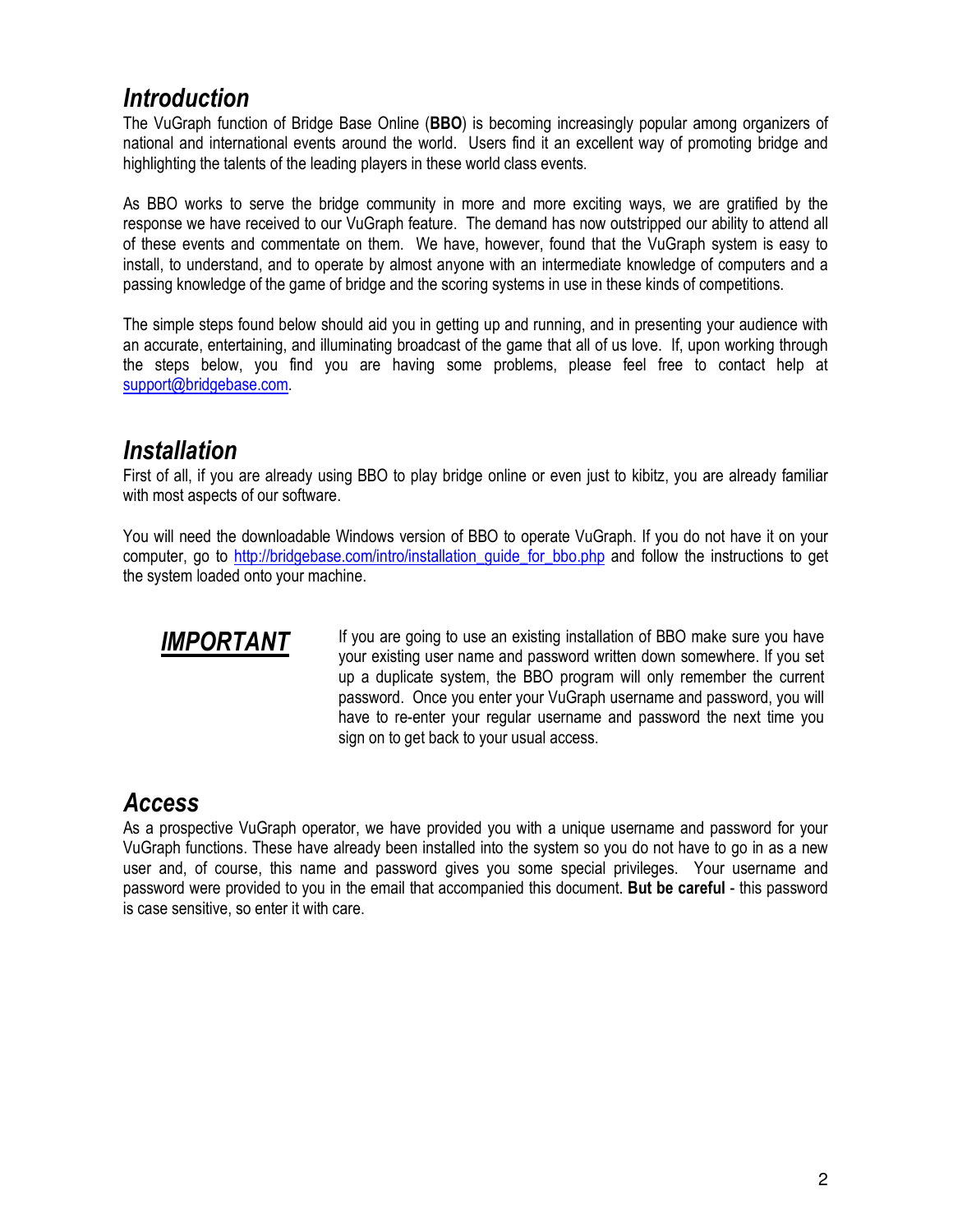## A Trial Operation

In the e-mail that contained these instructions, there is a file called viewgraph.lin. Copy this demonstration file to the subdirectory where your BBO program is located (probably c:\bridge base online). This will give you some demo data to use in your first trials. We will talk about creating the actual user files later in this explanation.

You should have a screen icon for Bridge Base Online on your computer's desktop. Click on that icon and you will get a box that looks like this:

| Log in to Bridge Base Online                                                                                                                                                                                                  |          |                                                                                                                                                                                                                                                          |
|-------------------------------------------------------------------------------------------------------------------------------------------------------------------------------------------------------------------------------|----------|----------------------------------------------------------------------------------------------------------------------------------------------------------------------------------------------------------------------------------------------------------|
| <b>Bridge</b> Base<br>Bridge Base Online Ltd.<br>Version 5 2 21<br>10550 Hope Mills Drive<br>Las Vegas, NV 89135<br>702-341-9993<br>www.bridgebase.com<br>support@bridgebase.com<br>Copyright C 2001-2006 All rights reserved |          | Enter your assigned VuGraph username<br>and password into the spaces provided.                                                                                                                                                                           |
| Existing member<br>If you have previously registered, please log in<br>$\triangledown$ Log in as invisible<br>Username<br>Password<br>$\boxed{\mathsf{v}}$ Remember password                                                  | Log in   | Make sure you click 'Log in as<br>invisible' so your trials do not cause<br>hundreds of users to flock to the VuGraph<br>site to see your VuGraph. Using this<br>sample data, you cannot create event and<br>session information, but that, too, we will |
| New member<br>If you have never logged in before, please register.                                                                                                                                                            | Register | get to a little later.                                                                                                                                                                                                                                   |
| Open Bridge Movie from your computer<br>Help                                                                                                                                                                                  | Cancel   |                                                                                                                                                                                                                                                          |

Once you get to the home screen, click on 'Vugraph (live broadcasts with commentary)' - just as if you were going to watch VuGraph.

| Bridge Base Online - Version 5.2.21                                  | $\mathbf{R}$<br>同<br>$\Box$                                          |
|----------------------------------------------------------------------|----------------------------------------------------------------------|
| Bridge Base Online <b>BBOAUPGRADE TODAY</b> Experience               |                                                                      |
| <b>BBO</b> World                                                     | <b>DE555</b><br>Gerardo                                              |
|                                                                      | <b>MBV53</b><br>aramesh                                              |
| <b>Click to Play or Watch Bridge'</b>                                | desikk                                                               |
| Help me find a game!                                                 | diana eva                                                            |
| <b>Other Bridge Activities</b>                                       | In order to choose which members                                     |
| Vugraph (live broadcasts with broadcast in progress! Live br         | appear in this area, click<br>Members in this color are here to help |
| <b>ACBL World</b>                                                    | you. Left click to send a private chat<br>message.                   |
| <b>Robot World</b>                                                   | Members in this color are your friends.                              |
| Buy BB\$ -- used for ACBL entry fees, renting robots, etc.           | Right click to define a member as your<br>friend                     |
| <b>Our Online Store</b>                                              |                                                                      |
| <b>Masterpoint Races</b>                                             | 11728 Players 6 Displayed<br><b>Options</b>                          |
|                                                                      |                                                                      |
| TABLE REDEAL CONV. UNDO CLAIM<br>$\sqrt{\text{CIMT}}$<br><b>BACK</b> | 43<br>MOVIE HELP<br> A / B <br>GiB                                   |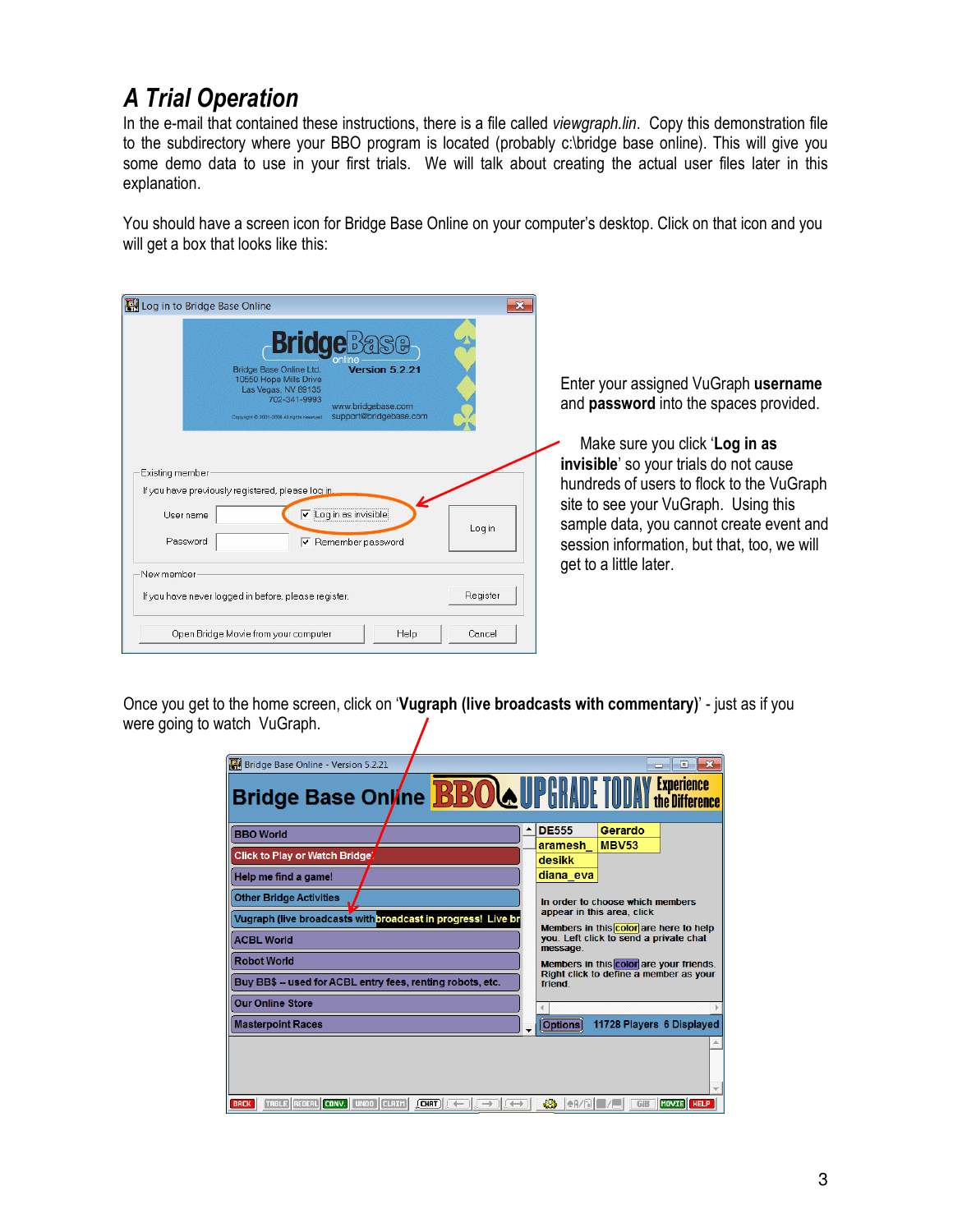Now you will see the first feature which is different as a VuGraph operator. Instead of a notice of the next VuGraph broadcast, you will see a green box called Start Live Broadcast.

| Click this button.                                                                                      | <b>Start live broadcast</b> |                              |  |
|---------------------------------------------------------------------------------------------------------|-----------------------------|------------------------------|--|
|                                                                                                         |                             | Room: Open, Closed, Both ( X |  |
| A window will open that asks if you wish to broadcast from the<br>OPEN room or the CLOSED room or BOTH. |                             | IB<br>OΚ<br>Cancel           |  |

It is important to understand the meanings and implications of each choice.

If you are running single table coverage of a match, this means that you will be sole operator for this match. You should therefore choose 'B' for **BOTH** because you will be entering the score manually for the *other room*. (We'll cover the mechanics of that later).

If you are running dual table coverage of a match, this means that both you and a friend or colleague will be covering both tables of the match. Whoever is covering the OPEN ROOM should log into BBO first and choose 'O' for OPEN. When your second operator (the person covering the CLOSED ROOM logs into the VuGraph Theatre they need to connect to your table in order to synchronize VuGraph broadcast from both tables and ensure the auctions and cardplay can be viewed for the other table.

| To do so, the <b>second</b> operator needs to go to the<br>VuGraph Theatre and look for the Open Room table | <b>B. Bridge Base Online - Vugraph Theatre</b><br><b>Vugraph Theatre</b><br>1 Live table 1 Kibitzer           |                             |                             | $\Box$ e $\times$             |
|-------------------------------------------------------------------------------------------------------------|---------------------------------------------------------------------------------------------------------------|-----------------------------|-----------------------------|-------------------------------|
| of the match he wants to synchronize with:                                                                  | Event<br>NY Club Finals - Fina 4 of 4 - Open Room                                                             | Team<br>Landy               | <b>Team</b><br><b>Smith</b> | <b>Scoring</b><br><b>IMPs</b> |
| When the operator clicks on this match, a message<br>will appear:                                           |                                                                                                               |                             |                             |                               |
| <b>Message</b>                                                                                              |                                                                                                               |                             |                             |                               |
| Would you like to broadcast from the other table of this match?                                             | <b>Explore Bridge!</b><br><b>Return to menu</b>                                                               | <b>Start live broadcast</b> |                             |                               |
| No.<br>Yes                                                                                                  |                                                                                                               |                             |                             |                               |
| You <b>MUST</b> click on <b>YES</b> to synchronize the tables.                                              | CONV.<br>[CHAT]<br>TRBLE REDER<br>$ $ [CLAIM]<br>BACK  <br>$\rightarrow$<br>$\leftarrow$<br>$\leftrightarrow$ | <b>OB</b><br>R              |                             | MOVIE HELP                    |

You are just about ready to get started. Before you do, it is important that you are comfortable with the layout of the screen. When you are in BBO, you can set up the screen to suit your own preferences.

-95 Opens the Options window.

- Turn sound off.
- **The rest as you please.**



Displays either pictures of cards or the Index (A,K,Q…2).



Reduces or increases the chat area. Smaller chat area recommended.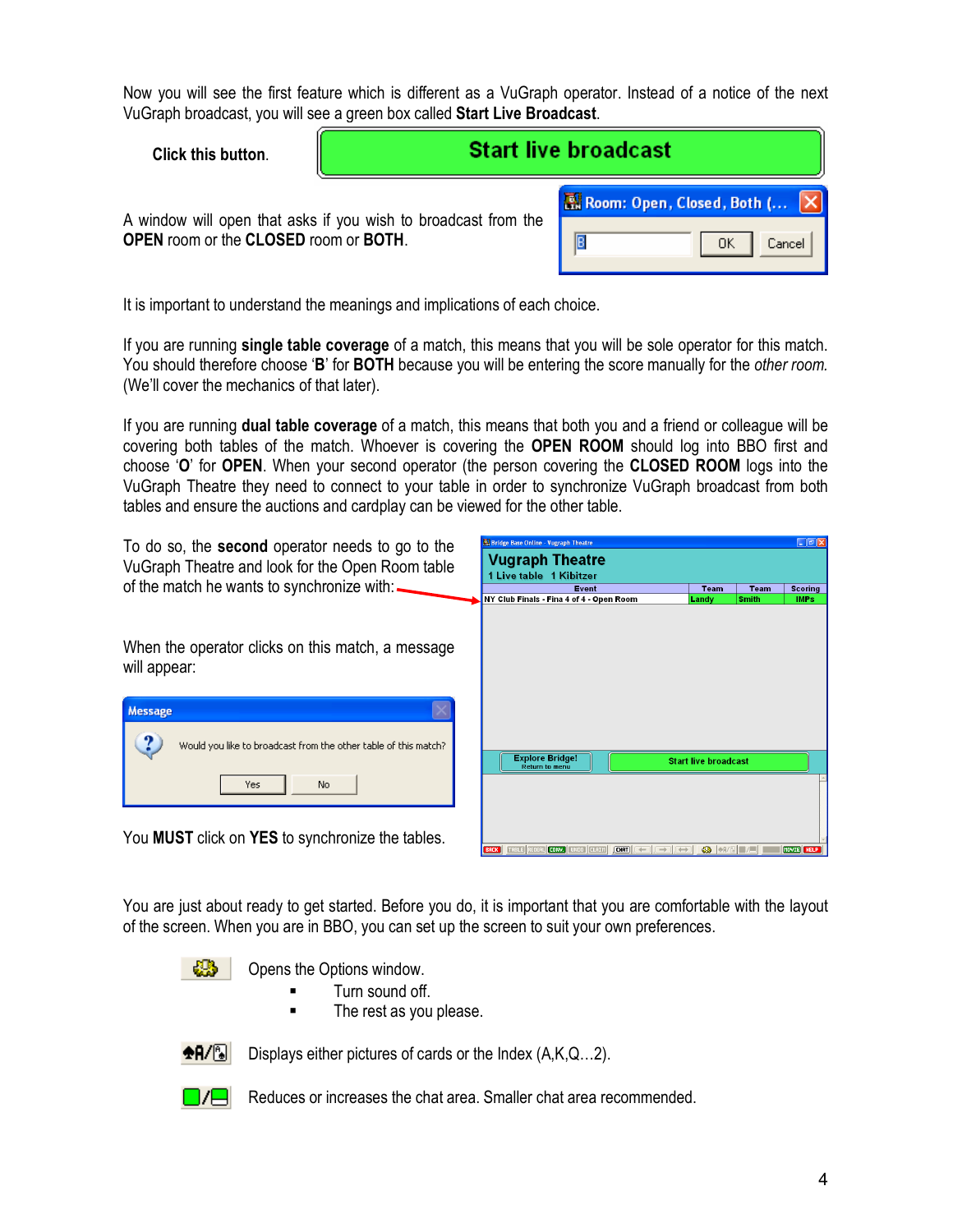When the players are seated, advise them that:

- Other than confirming the number of tricks claimed at the end of a hand, generally there will be no communication with the players during the match. The VuGraph operator shall not under any circumstances disclose the running match-score.
- It would be helpful if they fully release played cards and try not to obscure their cards when played.
- It would be helpful if the  $4<sup>th</sup>$  hand playing to each trick leaves his or her card face up for one or two seconds.
- if they want to get up to leave the table during the match, make sure they comply with the tournament regulations and ensure that they do not walk behind or near the VuGraph operator.

Now all four hands will come up for the first board. You can enter the names of the four players in the correct positions by left clicking on their nameplate with your mouse and then entering the name.

The **Name on Screen** field is limited to 10 characters so you may need to do some judicious abbreviating.

The Real Name field has room for 30 characters, so you can insert the player's full name here.

E-mail address: we'd suggest you keep this field blank.

Other information: There's room for 99 characters to put in a brief biography or something nice about the player.

You will bid and play the cards for all 4 players. When it is a player's turn to bid you will be able to click on Pass, Double, Redouble, or a number from 1 to 7 and then a symbol for clubs, diamonds, hearts, spades or no trump.

At the end of the auction (three passes after the last bid), it is time to play the cards. Just click on the card you want to play and it will appear in the centre of the screen in front of the player as if you are looking at the table from above.

**IMPORTANT:** It is NEVER necessary to double click in this program! Only single click. If you double click, you might make some mistakes

When a deal is finished, it will remain on the screen until you are ready for another deal. When that time comes, click on the REDEAL button on the program's toolbar.

A little window will appear. Type the letter O (as in open) plus the board number of the next board that should appear. If you are going in sequence, the next board should appear automatically and you simply click on 'OK' for the board to appear.

It is not good practice to put a board up on the VuGraph too long before play is initiated. While unlikely given the ethics of bridge players, it is possible that a player going off to the washroom might see all four hands on a VuGraph screen before sitting down to play.

UNDO: If you enter a wrong bid or card, you can use the UNDO button on the toolbar to take back the last bid/play made. This button can be used multiple times if necessary to get back to where you need to correct the mistake.



**REDEAL** 

Cancel

0K

| <b>Player profile for East</b> |  |
|--------------------------------|--|
| East                           |  |
|                                |  |
|                                |  |
| Other                          |  |
|                                |  |
|                                |  |
| Cancel                         |  |
|                                |  |



**R.** Board to load

**02**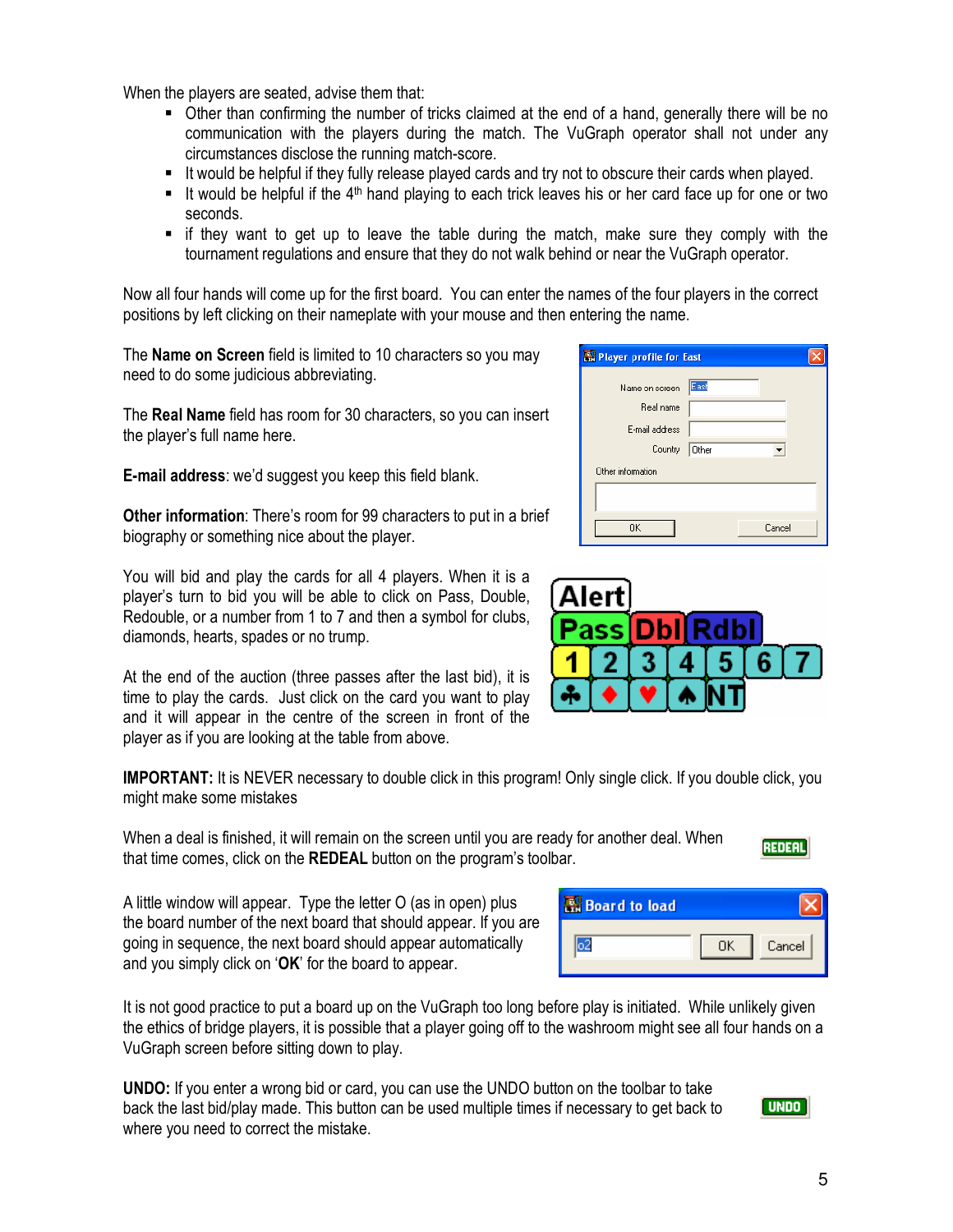CLAIMS: If a player claims, or if you have been unable to follow the exact sequence of plays and need to enter

a result, click the  $\frac{[C \cdot B \cdot B \cdot B]}{B \cdot B}$  button on the toolbar. This will bring up the CLAIM box.

Always claim in terms of the declarer, even if it is a defender who claimed at the table. If the claim involves losing one or more tricks, you will need to adjust the claim using the Less button in the Claim box.

| <b>E.</b> Claim |                                    |        |
|-----------------|------------------------------------|--------|
| More            | I claim all of the 4 last tricks.  | Claim  |
| Less            | Contract making with 2 overtricks. | Cancel |
| Explain         |                                    | Help   |

If you go too far you can adjust the claim upwards by using the MORE button. When you have it right, click on the CLAIM button in the CLAIM box to register the claim. Make sure the claim is correct and is accepted at the table before you enter it since it cannot be reversed once entered.

LOST CONNECTION: About the worst thing that can happen during a show is if you lose your connection to the Internet or our server. This is very unlikely if you have a reliable ISP. If it happens, just log in again and return to the VuGraph Theatre. You will get a message like:

Say 'Yes' if you were just disconnected. If you ever see this message and you were not disconnected, say 'No'.

| <b>Message</b> |                                                                           |
|----------------|---------------------------------------------------------------------------|
|                | Incomplete broadcast detected. Would you like to continue this broadcast? |
|                | No<br>Yes                                                                 |

That's pretty much all there is to it. Please give the software a try when you get a chance - I think you will find that it is very easy to do all of this. There are a few "finer points" discussed below that will make the broadcast more interesting and easier to manage, but it is best that you learn the basics first.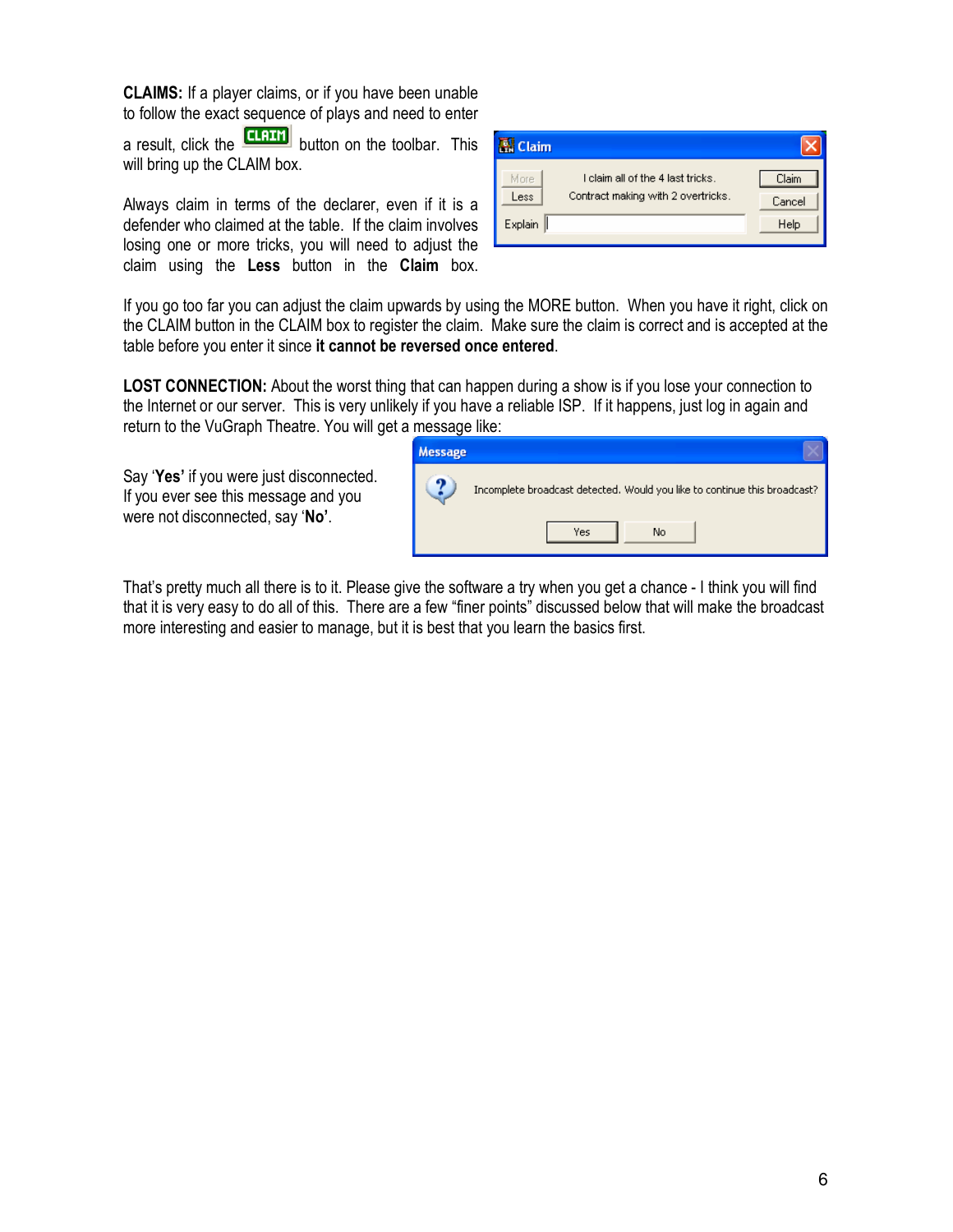# The Fine Points

#### Using Duplimate Files

We assume that you are using a Duplimate dealing machine to deal the cards for the event or have another way to get a computer file of the deal with a \*.dup suffix. If you are not using a Duplimate machine, contact us at support@bridgebase.com and we will discuss alternate methods.

If you are using a Duplimate machine, you can instruct the Duplimate program, either using the native deal generator or something like the ACBL deal generator converted to Duplimate language, to give you a file with whatever file name you choose and the .dup extension. We have provided a sample .dup file as a companion file to the .lin file in the email attachments. It is called sample.dup and can be used for the next set of trials. We have supplied the sample.dup file for you to play with as well as the other files attached to the email that included these instructions.

To get that file into Bridge Base, follow these steps:

| Existing member                                      |                                   |          |
|------------------------------------------------------|-----------------------------------|----------|
| If you have previously registered, please log in.    |                                   |          |
| Username                                             | Loq in as invisible               | Log in   |
| Password                                             | $\triangledown$ Remember password |          |
| -New member-                                         |                                   |          |
| If you have never logged in before, please register. |                                   | Register |
| Open Bridge Movie from your computer                 | Help                              | Cancel   |

Click on the Bridge Base Icon on your screen just as if you were going to log in.

Instead of logging in, click on the button that says 'Open Bridge Movie from your Computer'.



that says file name. Enter the path to the test dup file, including the filename and extension (sample.dup). When you are actually doing the VuGraph, your deals may come to you on a floppy disc. In that case, you should type a:<filename>.dup. In this case, for example, if you have copied the test file to a floppy, which can be the easiest way to go, you need simply type, a:sample.dup.

You will see a listing of files and a window

When you click on OPEN you will see a little window titled **Name** of Event. Type the name of the event that you will be broadcasting in that window.



When you click on OK, you will get another window that asks for the Name of Segment. Most matches are divided into between 4 and 8 segments with comparative scoring after each segment. You probably want to start with Session 1 or Session 1 of 4 or something similar.

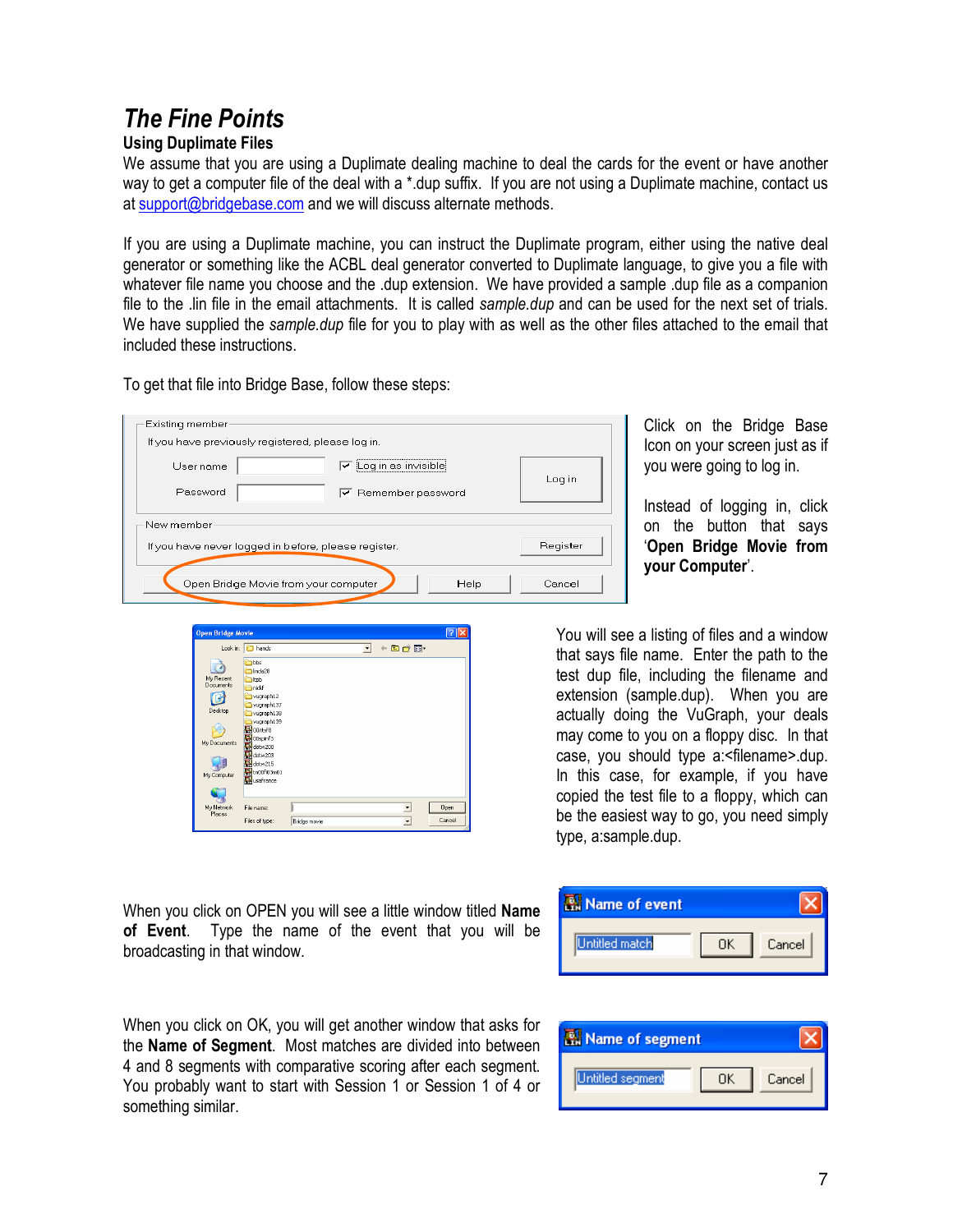When you enter the name of this segment, you will see a window that allows you to select 'I' for an IMP match or 'P' for Pairs scoring.

| IMP match (I) or Pairs (P) |    |        |
|----------------------------|----|--------|
|                            | ПK | Cancel |

When that is selected (assuming you selected IMPs which is, of course, far the most common), you will be asked to enter the **Name of the home team** (this is the pair that sit North-South in the Open Room). Next you need to enter the Name of the away team (this is the pair that sit North-South in the Closed Room If you are going to broadcast a pairs game, since the teams will be constantly changing, the next question is the number of the first board.

| Name of home team   | Name of away team |
|---------------------|-------------------|
| Cancel<br>ОΚ<br>eam | Cancel<br>leam.   |

Next you can enter any IMP carryover for the home team (NS in the open room) and IMP carryover for the away team (EW in the open room). Remember the IMP carryover, in most cases, zero for the first segment of the match (but not always). For the second and subsequent sessions, you need to enter the current match score so that the running score remains accurate.

| Home team carryover | Away team carryover |
|---------------------|---------------------|
| IC<br>ΟK<br>Cancel  | ΟK<br>Cancel        |

Finally, enter the number of the first board for this session.



A pre-match will scorecard appear on your screen, looking something like this:

Now you can exit the program and log in as before. (Click on the screen icon, select Log In, enter your user name and your password, click enter (remember to use 'invisible' if you are practicing).

| 2. 2005 Bermuda Bowl - Final 1 of 8<br>$\blacksquare$ $\blacksquare$ $\times$ |                             |                           |                   |  |                    |         |                         |  |   |             |  |
|-------------------------------------------------------------------------------|-----------------------------|---------------------------|-------------------|--|--------------------|---------|-------------------------|--|---|-------------|--|
| 2005 Bermuda Bowl - Final 1 of 8                                              |                             |                           |                   |  |                    |         |                         |  |   |             |  |
|                                                                               | USA <sub>3</sub>            |                           |                   |  |                    | Italy 0 |                         |  |   |             |  |
|                                                                               | Open room                   |                           |                   |  | <b>Closed room</b> |         |                         |  |   |             |  |
|                                                                               | <b>N: North</b><br>S: South | <b>E: East</b><br>W: West |                   |  | E: East<br>W: West |         | N: North<br>S: South    |  |   |             |  |
| 1                                                                             |                             |                           |                   |  |                    |         |                         |  |   |             |  |
|                                                                               |                             |                           |                   |  |                    |         |                         |  |   |             |  |
| $\frac{2}{3}$ $\frac{4}{5}$                                                   |                             |                           |                   |  |                    |         |                         |  |   |             |  |
|                                                                               |                             |                           |                   |  |                    |         |                         |  |   |             |  |
|                                                                               |                             |                           |                   |  |                    |         |                         |  |   |             |  |
| $\overline{6}$                                                                |                             |                           |                   |  |                    |         |                         |  |   |             |  |
| 7                                                                             |                             |                           |                   |  |                    |         |                         |  |   |             |  |
| 8<br>$\overline{9}$                                                           |                             |                           |                   |  |                    |         |                         |  |   |             |  |
| 10                                                                            |                             |                           |                   |  |                    |         |                         |  |   |             |  |
| 11                                                                            |                             |                           |                   |  |                    |         |                         |  |   |             |  |
| 12                                                                            |                             |                           |                   |  |                    |         |                         |  |   |             |  |
| 13                                                                            |                             |                           |                   |  |                    |         |                         |  |   |             |  |
| 14                                                                            |                             |                           |                   |  |                    |         |                         |  |   |             |  |
| Θ                                                                             | 照                           |                           | ◀◎▶◎│ख़ॿ(◀ॿ)▶⋓ ▶⋓ |  |                    |         | <b>CB e</b> R/E RU/RJ / |  | 6 | <b>HELP</b> |  |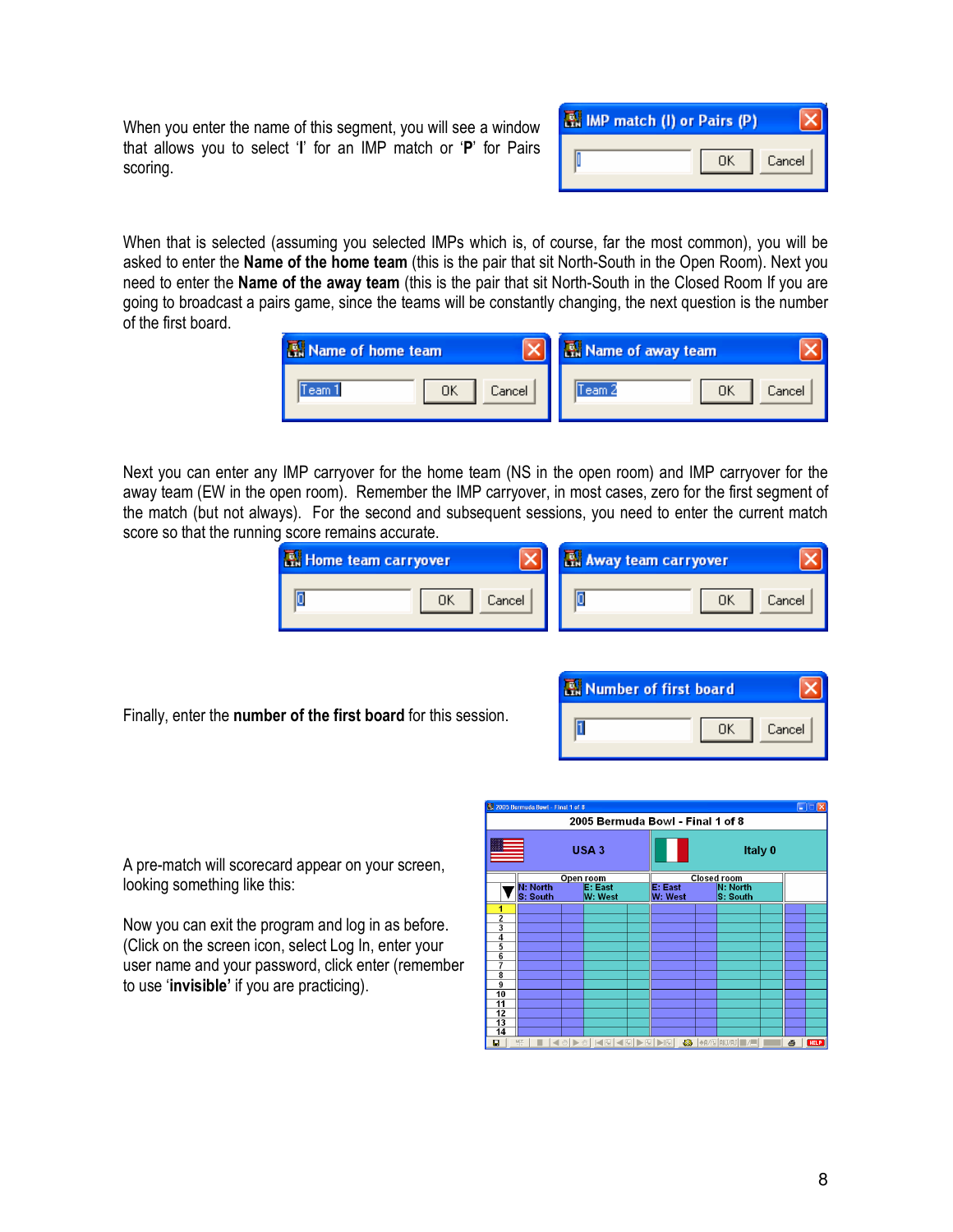### Entering the Closed Room Results

We suggest that you broadcast simultaneously from both the Open Room and Closed room of team matches, but you should be aware of the following:

- 1. It requires twice as much equipment and 2 operators instead of one.<br>2. It requires very careful setup.
- It requires very careful setup.

Even if you do not have the resources to broadcast from 2 tables simultaneously, the broadcast becomes much more interesting if the viewers can at least see the results from the closed room as they become available. Sometimes the closed room results are known when the open room plays a board and sometimes the results from the closed room come much later. Either way, the provision of those closed room results adds to the suspense.

Click on the MOVIE button (bottom right of screen).

**MOVIE** 

This is the Open Room Scorecard – to be able to input scores from the Closed Room you need to switch over to the Closed room.

Click on the Closed Room button (the black-filled rectangle at the top of the screen).

Notice how it says Closed Room in a white box in the 3 rd row of the scorecard now.

Click anywhere on the line for the board whose results you wish to enter.





A small window will appear that will say 'board x result'.

Enter the results exactly in the following order: Contract Level / Strain / Declarer Seat / any X or XX / Result

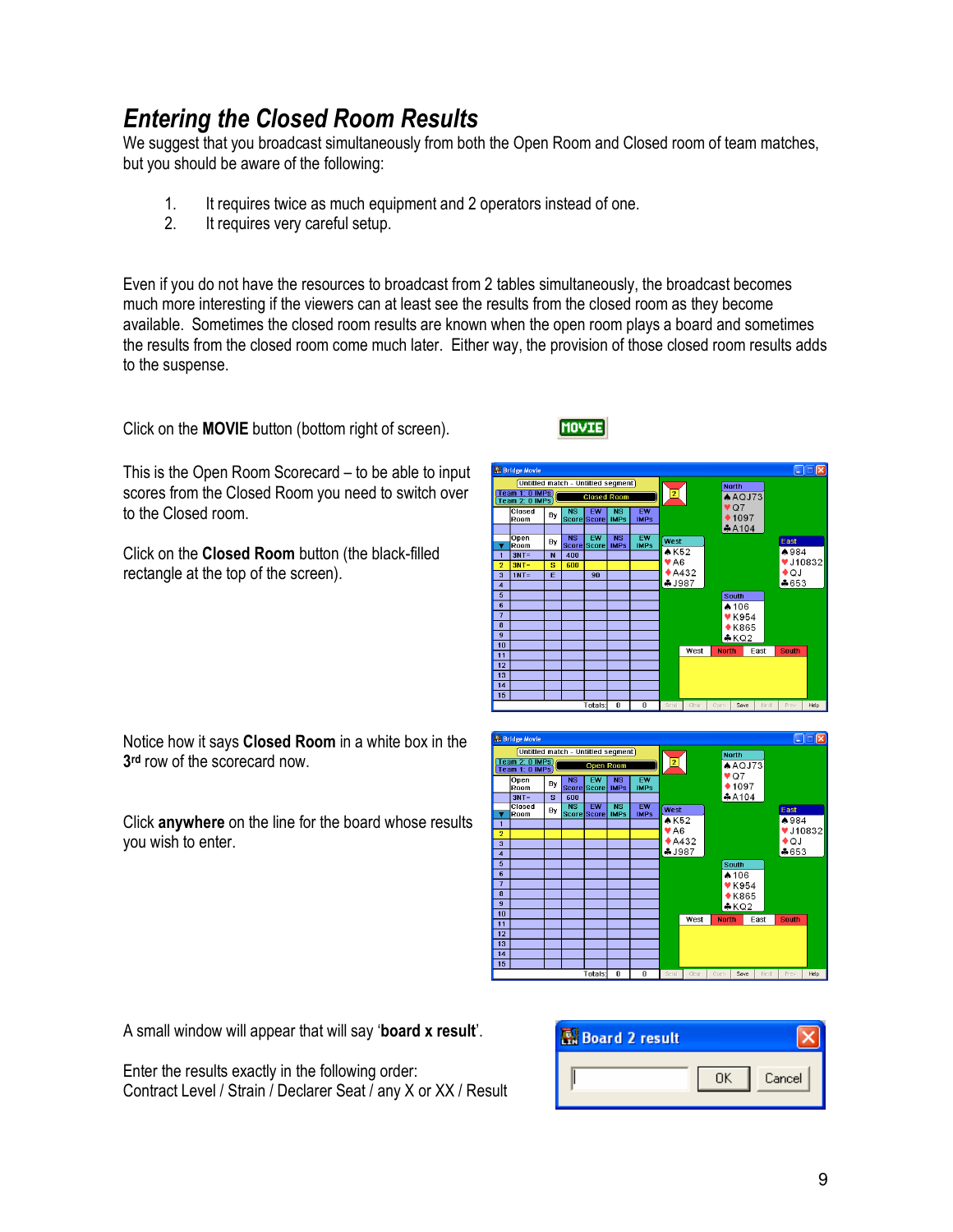| Some Examples:                                              |             |
|-------------------------------------------------------------|-------------|
| • 4 Hearts by East making 5 would be entered as             | $4$ he $+1$ |
| • 3 No Trump by North Doubled down two would be entered as  | 3nnx-2      |
| • 6 Spades by West redoubled and making would be entered as | 6swxx=      |
| • A passed in hand is recorded as                           | pass        |

It may take a little time (and possibly a cheat sheet along the top of your monitor), to get the coding down. However, once you have it, it works very well. And, of course, the computer can accurately calculate the result and the IMP margin on each board and overall. If the board has been played in the closed room and entered, it will show up on the open room screen as a notation. Also, of course, as it becomes known what the IMP margin is, it will be calculated on a running score basis.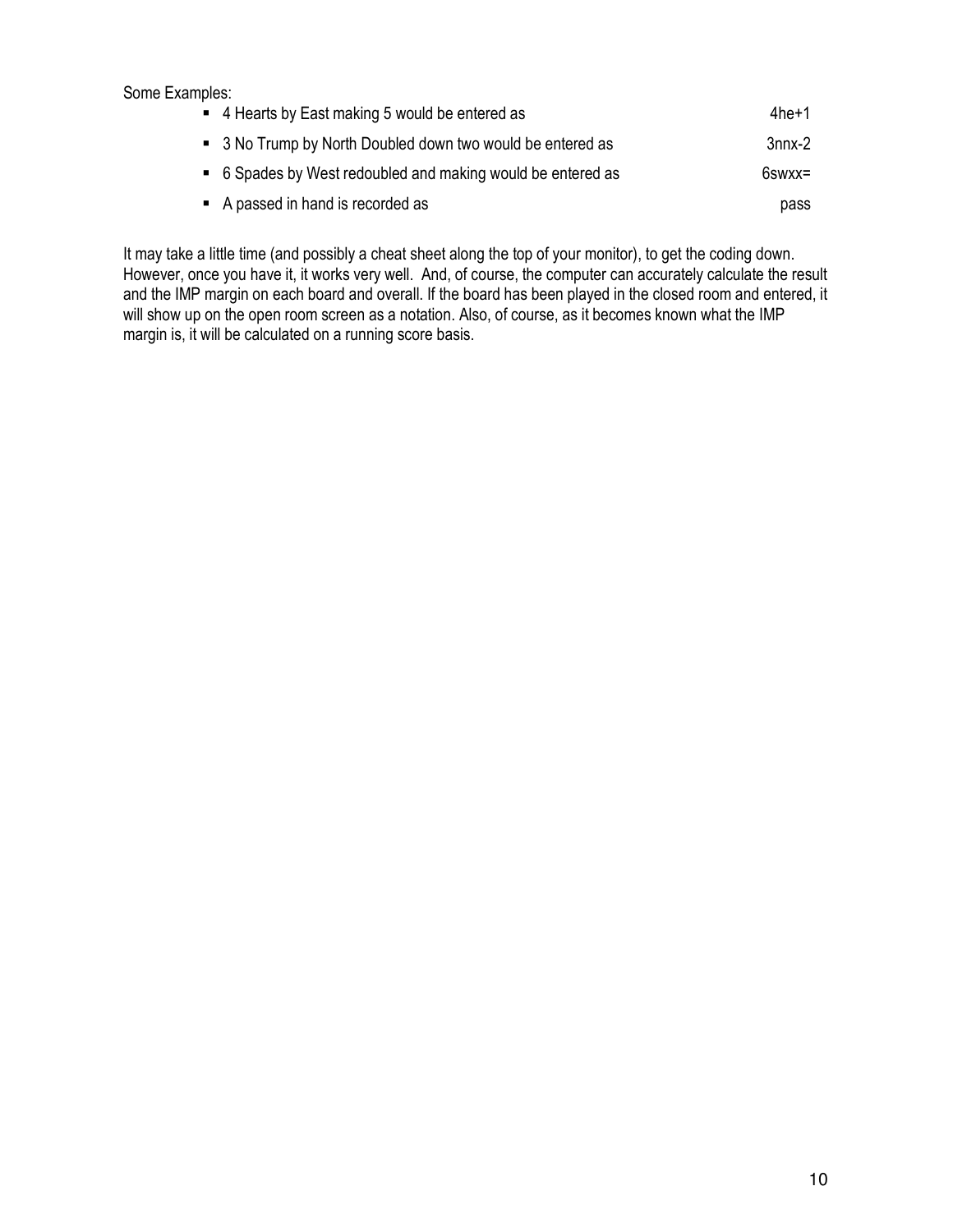## Allowing Commentators

One of the joys of watching a well run VuGraph presentation is to have expert commentators involved in the broadcast. The VuGraph operator can, of course, comment as the match proceeds, but he or she is likely to be, as the saying goes, busy as a long tailed cat in a room full of rocking chairs. You will get much better quality commentary if you have several commentators on line. They need not be at the playing site.

Often, very good, internationally ranked players are quite willing to serve as commentators from their own homes or offices, sometimes on the other side of the world. Bridge Base has a roster of such players and we can usually find you several commentators if you wish. In addition, some local flavour can be added if commentators know the players and their tendencies and records.

Because unsolicited comments are distracting, VuGraph does not allow comments from all viewers. To permit a commentator to make comments online, do the following:

Ask your commentator to log on to the VuGraph just like a kibitzer. They can send you a personal message (to your VuGraph operator ID) to advise you that they are ready.

Find their name in the kibitzers list and right click on the name. You will see a very simple and self descriptive choice: gag and ungag. All kibitzers default to being gagged which prevents them from speaking to the entire audience. Just click on ungag and your commentator is ready to go.

Take care not to ungag too many people or your broadcast will become a confusion of comments. Four or five commentators are usually sufficient.

Some commentators enjoy interacting with the audience via private questions and comments. As long as they have +++ in their ID profile, they can communicate with people in the audience.





As a VuGraph operator, you can talk to anyone, although it's quite likely you may not have much time for conversation.

You need to take some care in selecting your commentators. After several years' experience we have discovered that the best commentators are:

- Able to type quickly (and accurately!).
- People who will not be critical or rude when players make mistakes (or try to prove how much smarter they are than the players). A good commentator must always try his best to make the players look good.
- Experienced players with reasonable bridge skills.
- Familiar with the players. Commentators who know the players can chat about their style, their experience with their partner, notable things they have done in the past, and the like.
- Someone who can think of something to chat about when the play is slow. In top competition, the misplay of a single card can mean the match, so players often sit for several minutes working out the options. This means that good chatters are sometimes good commentators.